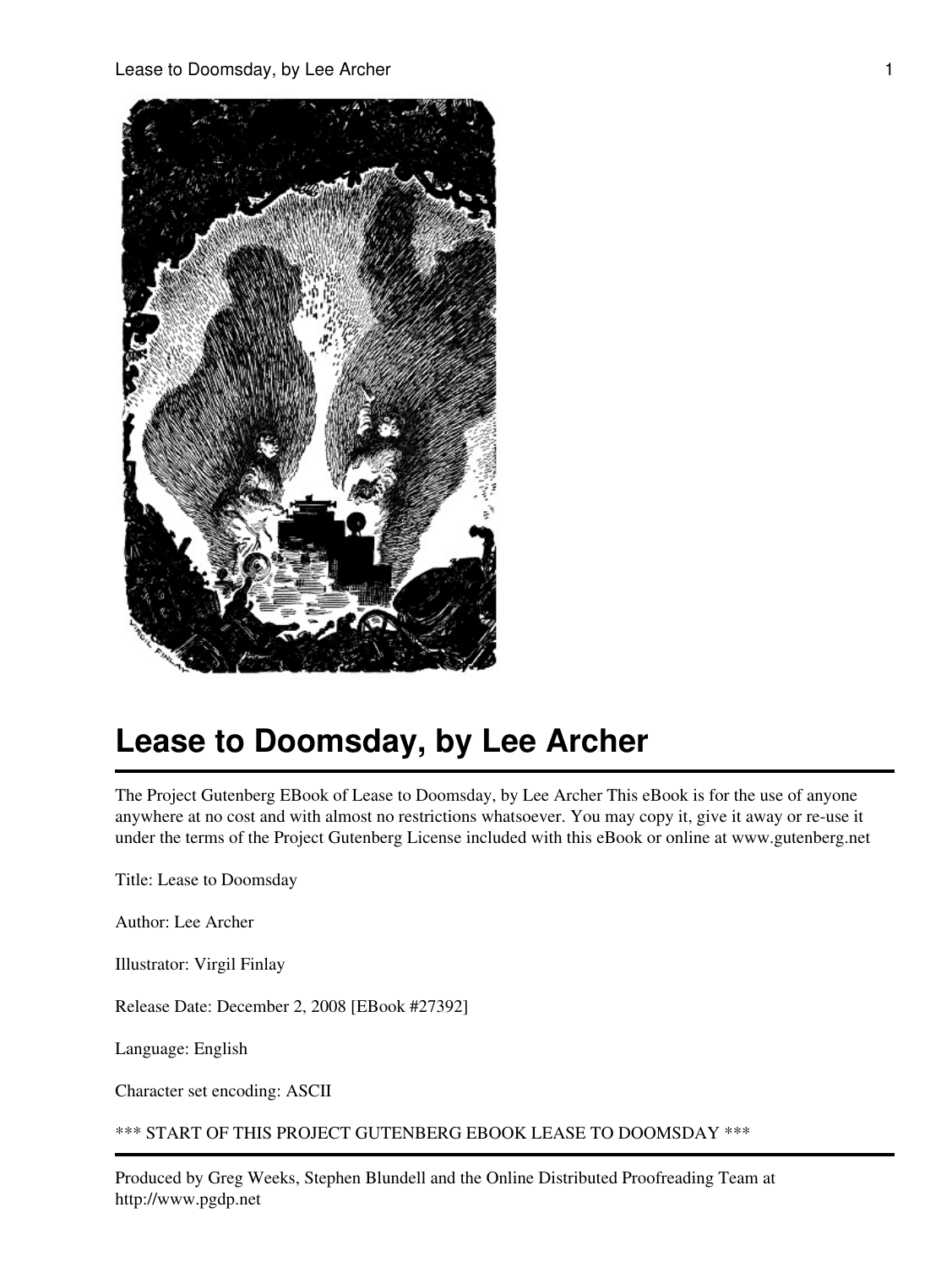#### LEASE TO DOOMSDAY

#### By LEE ARCHER

*The twins were a rare team indeed. They wanted to build a printing plant on a garbage dump. When Muldoon asked them why, their answer was entirely logical:*

*"Because we live here."*

It was the lack of sense in the ad that made him go back to it again. He was having his breakfast coffee in the cafeteria next to the midtown hotel where he lived. The classified section of the New York *Times* was spread before him.

WANTED: Live wire Real Estate broker--No selling--30-40. Room 657 Silvers Building--9-12 Monday morning.

The ad made no sense for several reasons. One: you just don't go around advertising for brokers with four pages of them in the classified phone book. Two: how can one be a live wire broker, without having to sell? Kevin Muldoon shook his head. Just no damn sense. The Silvers Building--H'm! Not too far off. He looked at his strap watch. Fifteen minutes of nine. He could walk it in that time.

"Don't be a fool," he said to himself. "It's obviously a come-on of some kind."

He got up, paid the check and went out. It wasn't till he was on Third Ave. that he was conscious he had started to go crosstown when his office was in the opposite direction. He smiled wryly. Might as well investigate, he thought. Can't do any harm, and it won't take long.

There were four others waiting in the small anteroom. The outer door bore no legend other than the room number, and the inner door was blank altogether. Muldoon made a quick appraisal of those waiting. Three were obviously past middle-age, the fourth about Muldoon's age. The inner door opened and Muldoon looked up. A tall man came out first, a man in his early sixties, perhaps. Immediately behind him came a slightly shorter man, but very heavy and with a head that was bald as a billiard ball. The older man marched straight to the door, opened it and went out without a second look back. The fat man looked around, his face beaming in a wide smile, eyes almost closed behind fleshy lids.

[Illustration: The weird machine clicked and clattered while the twins dreamed of tomorrow.]

"And now, who's next?" he asked.

The one who was about Muldoon's age stepped forward. The fat man motioned for the other to precede him. The door closed. Not more than a minute went by, and the door opened again and the same act as before with the older man was gone through.

"And now, who's next?" the fat man asked.

Muldoon noted even the inflection was the same.

So it went with the three who were left, until it was Muldoon's turn. And now there were six others beside himself also waiting to be interviewed.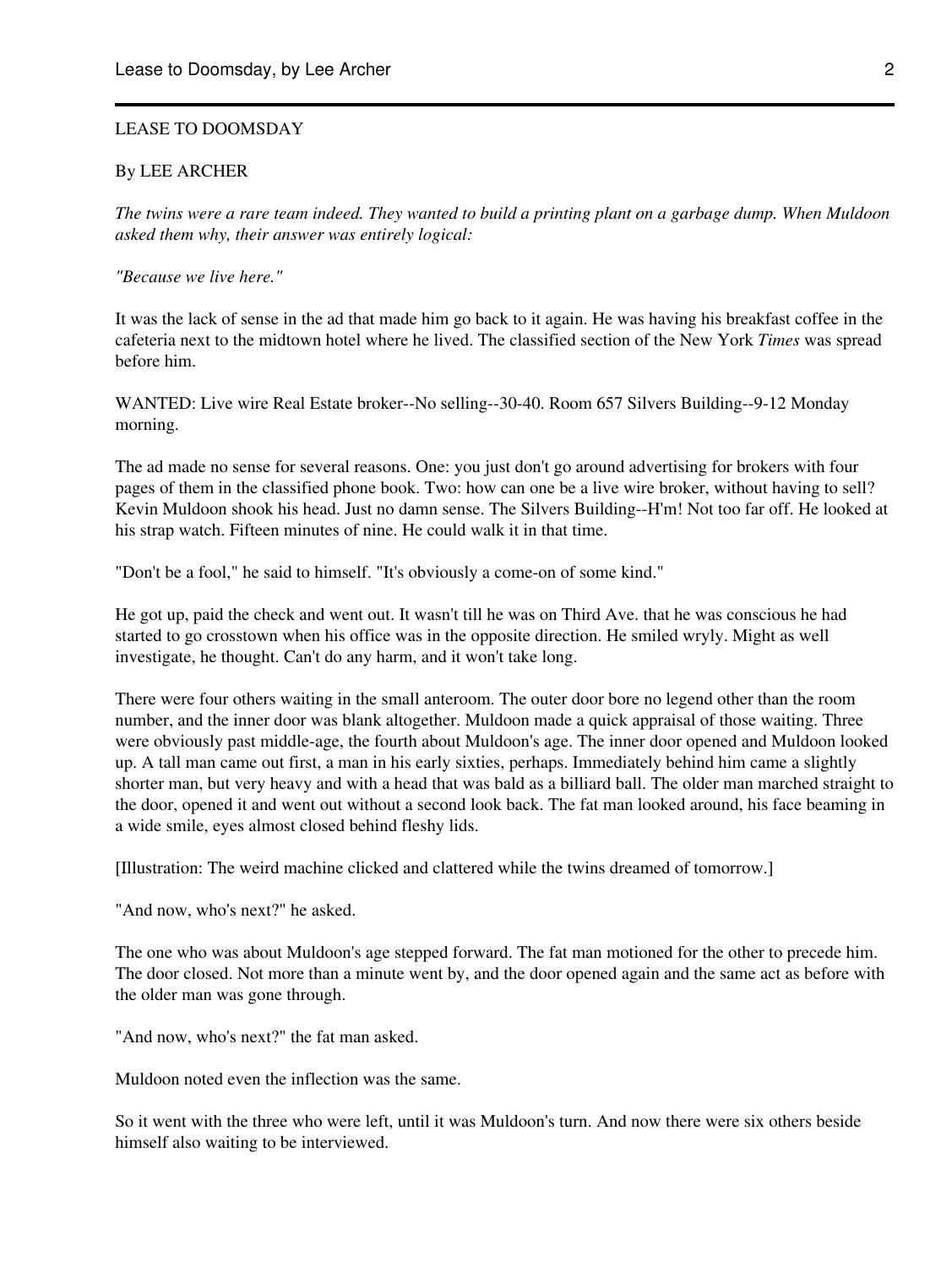It was a squarish room, simply furnished, with a couple of desks set side-by-side with a narrow space between them. A chair was set up facing the desks, obviously meant for the one to be interviewed. Seated behind one of the desks was the twin of the man now coming to seat himself at the other desk. Their smiles were identical as they waited for Muldoon to make himself comfortable.

For a moment there was a blank silence. Muldoon studied them, and they, smiling still, studied him. Muldoon broke the silence.

"You know," Muldoon said, "your ad didn't make sense to me."

The twins hunched forward slightly at their desks. Their eyes brightened in anticipation. "No-o?..." said the one who had been waiting for Muldoon. "Why?"

"With some four pages of brokers in the classified directory, you don't have to advertise for one. And a live wire broker gets that reputation as a salesman. Without selling, the wire is dead."

The twins beamed at each other.

"Evin," said the one to the left, "I think we've found our man. Will you go out and tell those waiting?"

They waited for the twin to return.

"I am Robert Reeger, my brother Evin," said the first twin.

Muldoon introduced himself. There was no handshaking.

\* \* \* \* \*

"You are right about the ad," Robert Reeger said. "We worded it that way for a reason. We wanted a man of quick intelligence. Mind you, now, we do want a broker, and one who will do no selling. The 'live wire' part was my brother Evin's thought. He does sometimes have clever ideas."

Robert stopped to beam at his twin. "Just now," Robert returned to Muldoon, "I won't go into full discussion of our plans. Briefly, however, we are buyers, buyers, we hope, of a particular area. Because of what we have in mind to do we would rather it was done quietly and without any publicity. Had we engaged the services of a large agency this would not be possible, for, if I may coin a phrase, the trumpet must blow strongly to announce the coming of genius." He smiled, stroked his chin, looked up at the ceiling and his lips moved silently as if he enjoyed repeating the phrase.

"I like that, Robert," Evin said.

"Yes, I thought it was good," Robert said.

They both looked to Muldoon.

Muldoon said nothing.

The twins sighed audibly, in unison.

Robert's lips came forward in a pout. The look of a pouting cherub, Muldoon thought, one trying to look stern, and only succeeding in looking naughty-childish. Muldoon suddenly knew of whom the twins reminded him. Twin Charles Laughtons, without hair.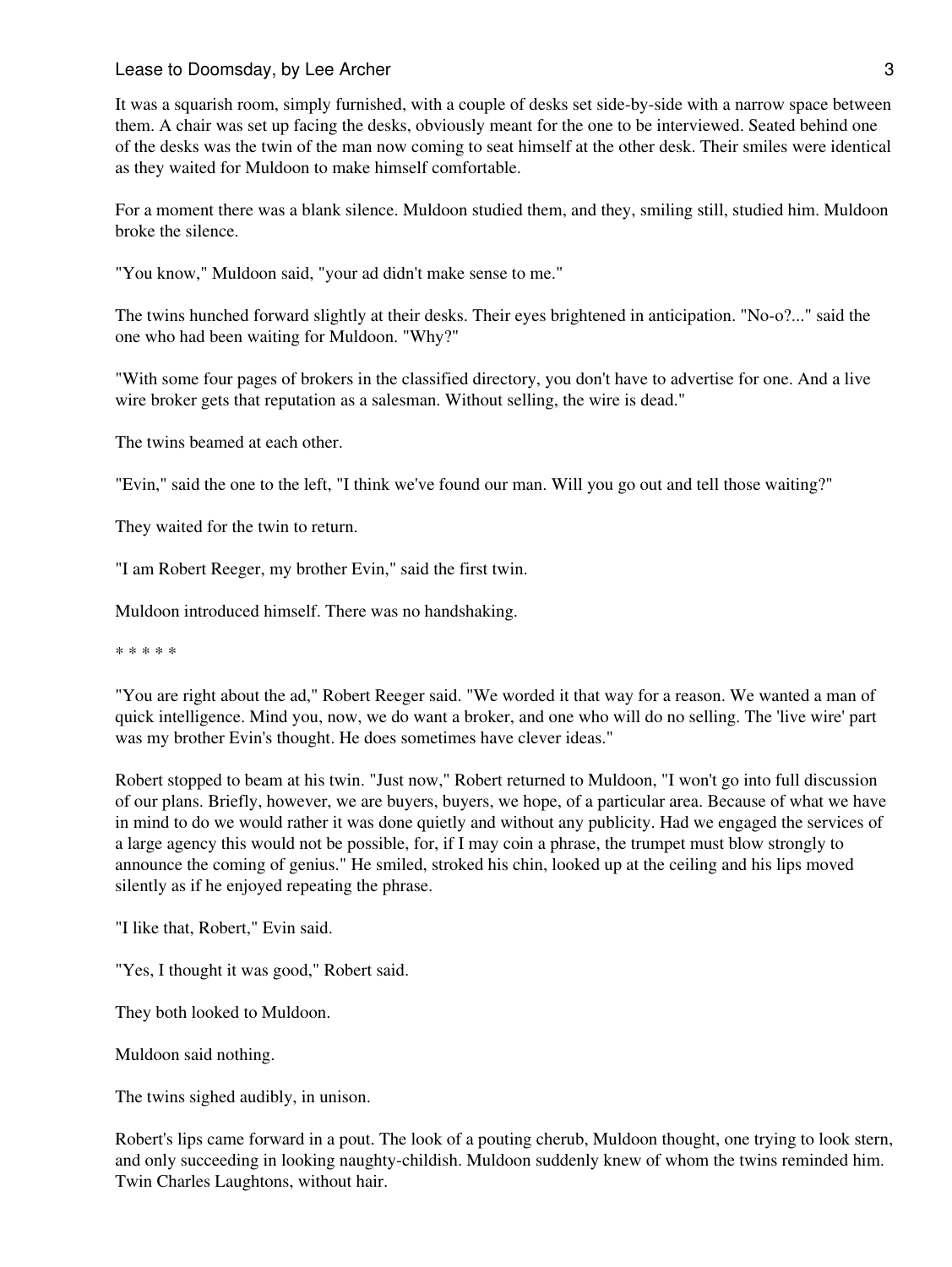"You *are* free to work for us?" Robert asked.

"*With* you," Muldoon said. "*I* have the license." He gave them a quick smile, as if to lessen the sharpness of the tone he had used. "A broker acts for a client in the purchase or sale of property. He can't be employed by them."

"Of course," Robert said quickly. "I did not mean to imply any other action. Now suppose you tell us briefly about yourself."

Muldoon gave them a thumbnail sketch of his career. He noted their pleased look that he was a one-man agency. At the conclusion, Robert stood up and came around the desk. He thrust a hand at Muldoon.

Like shaking hands with a piece of warm dough, Muldoon thought.

"I do believe," Robert said as he placed a heavy arm around Muldoon's shoulder, and walked him to the door, "that we shall have a mutually happy relationship. You will not be unrewarded, moneywise." He opened the door, paused, still with his arm around Muldoon, and looked steadily into Muldoon's eyes. "Yes, I think there will be mutual benefits in our relationship. Now, in conclusion, will you pick us up at this office tomorrow morning at nine?"

Muldoon nodded.

"Good! Then 'bye now, Mr. Muldoon, and thanks so much for coming by in answer to our ad."

The answer to an irritating thought came to Muldoon while he was waiting for an elevator to take him to the ground floor. He knew where he had seen the same kind of look as was in Robert Reeger's eyes when they had parted. In the eyes of a cat Muldoon had once seen toying with a mouse the cat had caught....

Deena Savory was a redhead, a green-eyed redhead with a kind of patrician look about her face that came off very well in the photographs they took of her. Deena was a model, and made three times the money Kevin Muldoon made.

It had always been a sore point between them, and more than once the reason for their worst quarrels.

She was also the worst cook in New York.

Monday evenings were spent in Deena's small apartment on East Fifty-Sixth Street, and she usually cooked dinner for Muldoon. Invariably it was steak. Deena had no imagination when it came to food. Even in restaurants she ordered one or another kind of steak.

They were together on the couch, she stretched full-length, her head in Muldoon's lap. He was telling her about the Reeger twins and what had happened that morning. His hands caressed her lightly as she spoke, now across her cheeks, now more intimately.

"... I don't dig them, Honey," he said, as if in recapitulation. "The Robert twin, f'r instance. 'You will not be unrewarded, moneywise.' Madison Avenue and Nineteenth Century English...."

She gently took his hand from where he seemed to find most comfort, and put it up to her cheek. "What's the difference?" she asked. "So long as there's money in it?"

"Broker's commission," he said. "No more or less."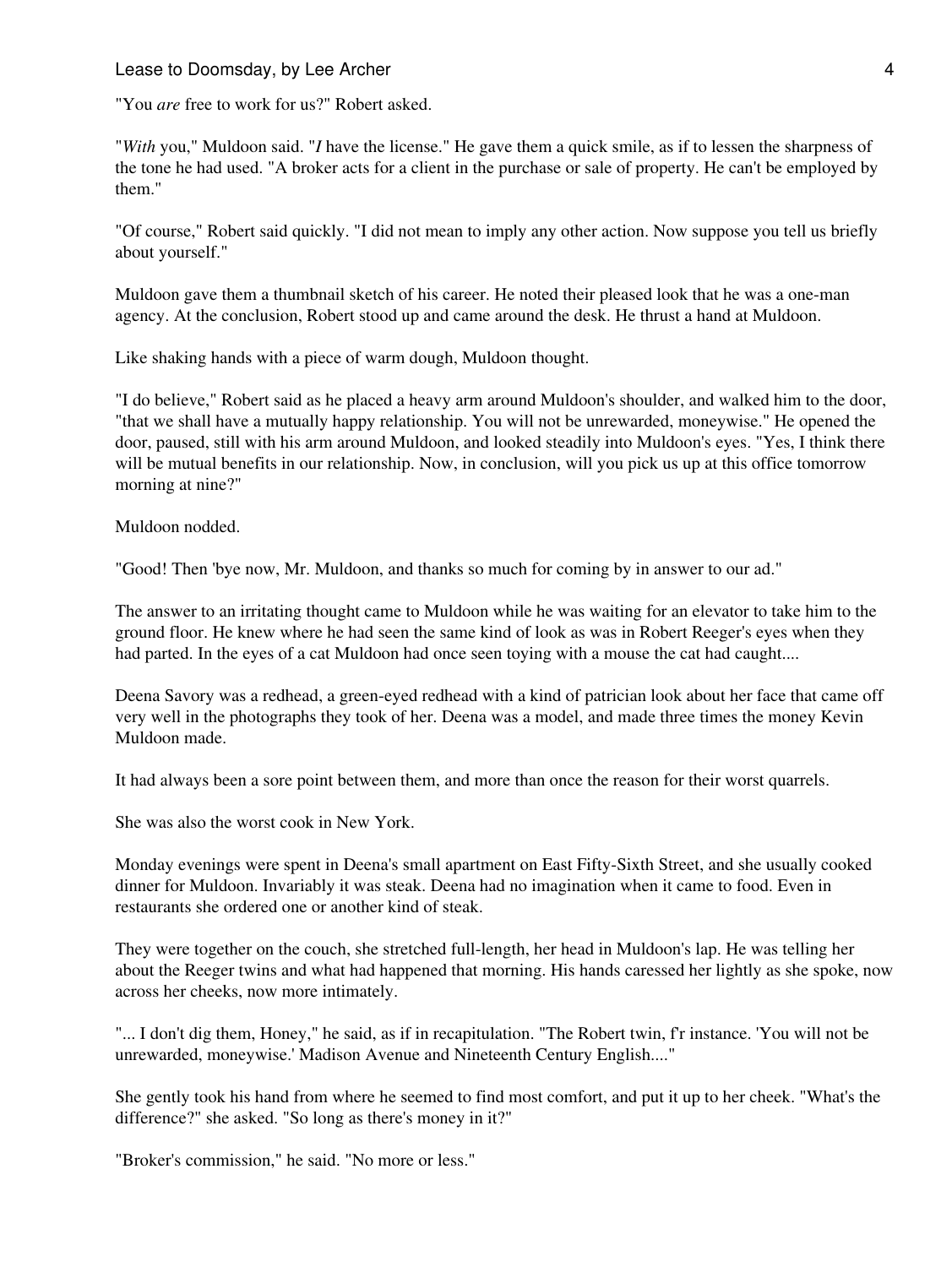#### Lease to Doomsday, by Lee Archer 5 and 1998 and 1999 and 1999 and 1999 and 1999 and 1999 and 1999 and 1999 and 1

"You've been getting so much of that, lately?"

"N-no."

"Okay, then. Stop fighting it. What do you care what kind of English they use? Or whether they used sign language. The buck, kid, the buck."

"Deena," Muldoon said gravely, "you have the grubbing soul of a pawnbroker. Or real estate broker," he added. He bent his head and kissed her lips.

Her lips opened to his with that familiar warmth, a hunger for him which never failed to thrill. This time she did not remove his hand when it returned.

"... Kevie, baby--darling ... oh, my darling," she whispered.

Strange, he thought, that at a moment like this, I should be thinking of those fat twins....

\* \* \* \* \*

Muldoon hated the pirate prices of midtown parking lots, and so was late. It had taken him ten minutes to find parking space for the Plymouth. As he started to open the door of room 657 he heard the voice of one of the twins. The words or sounds were in a language completely foreign to him. He thought to knock, but changed his mind. To knock would have made it obvious he had been listening. He barged right in.

The twins were in the anteroom. Muldoon got the impression they knew he had heard them, and an even stronger impression, that the fact was of no importance. That bothered him, for some reason.

"Ah, there you are," the twin to the left said. "Evin was wondering whether you would show up, but I told him he was putting himself to useless aggravation."

That damned mixed-up phrasing again, Muldoon thought. "Took a little time to find parking space," he said.

"Shall we be off, then?" Robert asked.

"All right with me," Muldoon replied. There was another odd thing. Evin Reeger seemed to have so very little to say.

Their destination was a place halfway down the Island. Muldoon's brow had lifted when they gave him the area. So far as he knew there hadn't been any development in the area. It was just a bit too far off the highways and rail lines for housing developments, and even more badly located for industrial requirements. He wondered what the devil they had in mind out there.

Traffic was light and the drive took little more than an hour and a half on the main highway, and another fifteen minutes of blacktop side road before Evin told him to "Turn left here," onto a rutted path off the blacktop. The path led through some scrub growth that ended on the edge of an acre or so of dump heap. Rusted heaps of broken cars were scattered about. A foul odor came from the left as though garbage, too, had been dumped and left to rot. There was a flat one-storied wooden shack close by to which Evin directed him to drive up to.

\* \* \* \* \*

Evin produced a key and opened the door to the shack. There was a partition separating the place neatly into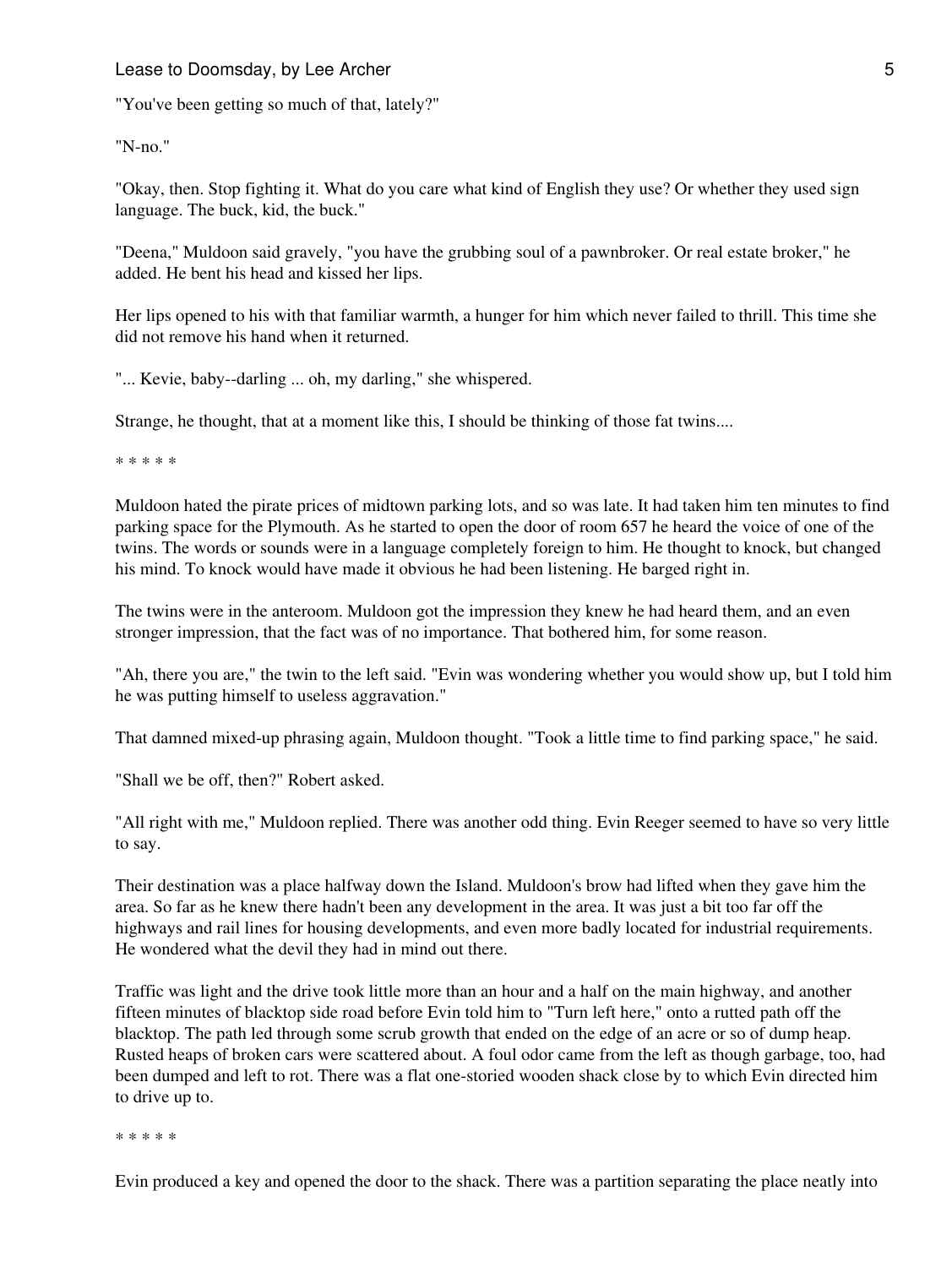#### Lease to Doomsday, by Lee Archer 6 and the state of the state of  $\sim$  6

two sections. There were a couple of straight-backed wooden chairs and a leather sofa in the near room. The door to the other room was closed.

"Sit down, Muldoon," Robert Reeger said. He waited for Muldoon to make himself comfortable on the sofa, then continued: "First time we've ever been out here during the day. But Evin's sense of direction is unfailing." He shook his head, smiled brightly. "Ah, well, we must each have some factor to make for validity of existence, eh?"

"I don't follow," Muldoon said.

"No matter. Now, to the business at hand. I wanted you to see the area involved. Evin, the plot plan, please."

To Muldoon's surprise Evin Reeger went into the next room and returned after a moment with a plot plan of the lower third of the Island. He gave it to Muldoon who spread it at his feet.

"That red-pencilled area I've marked off," Robert Reeger said, "is what we'll be concerned with. As you notice, the dump and this shack are at the approximate center. What I have in mind to do is buy all the land in the marked-off area."

"*Buy* it!..."

"You seem surprised."

"Shocked, would be the better word. Have you any idea what this could cost? You've marked off an area of approximately a square mile. Even out here that would run into millions. And once news got around that someone was buying parcels of this size--well, you'd have more publicity than you might want."

"About the cost we won't worry. There will be enough money. But the attendant publicity could mean not being able to get the land we want. Is that correct?"

"Could be. Suppose we get options, or leases on these pieces ..."

"That was a good phrase," Evin broke in unexpectedly. "Don't you think so, Robert?"

"Yes!" Robert said sharply. He seemed to have suddenly lost his smile. He gave Evin a hard look from under down-drawn brows. He turned to Muldoon. "We are renting this, this tumbledown structure. A two-year lease. H'mm! I see your point. Spending millions in a sudden buying move would make unneeded difficulties. No! Options to buy, but lease for the present. Evin, the list of names, please."

Evin didn't have to go anywhere for the list. He had it with him. Muldoon looked it over. There were thirty-three names, including the County and State.

"Well?" Robert said.

"I'll have to know what you want to lease it for, the name or names of corporations, and so forth."

"Will my own name do?"

"It will. But you can go into the County Court and register a business name under your own, what they call a D.B.A. name--doing business as--name. Register as many as you wish. Doesn't cost a great deal. Or form a corporation, you and your brother."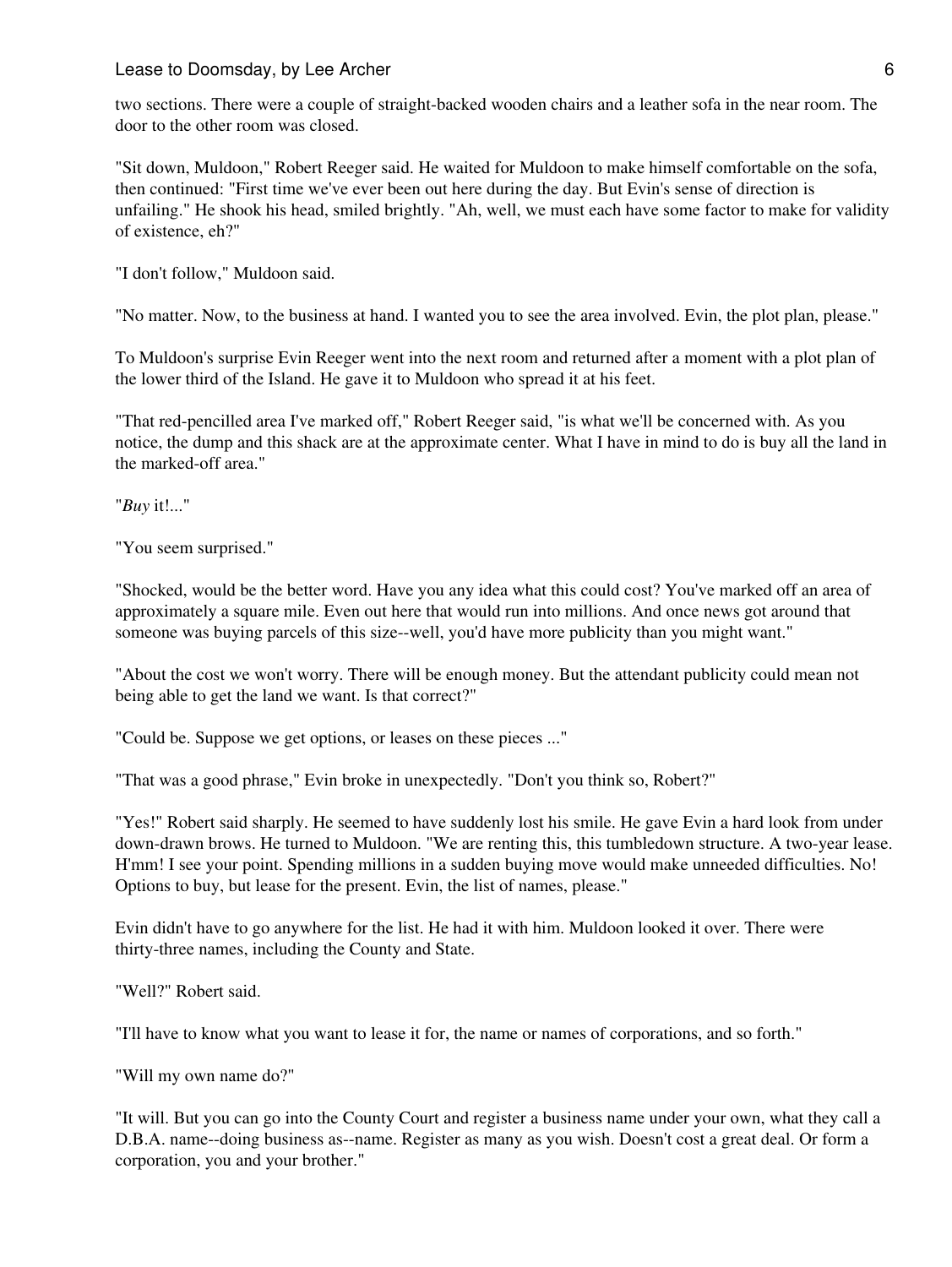#### Lease to Doomsday, by Lee Archer 7 and 200 million and 200 million and 200 million and 200 million 200 million

"No. Let the leases come under my own name. As for what I intend doing, well, I intend to concrete surface the entire area."

"A square mile of concrete?..."

"Yes. There is a government plan to use this end of the Island for a huge missile depot. They will have to come to me."

\* \* \* \* \*

Pretty shrewd, Muldoon thought. That is if it's true. "All right," Muldoon said. "When do you want me to start?"

"Right now. That was one reason for bringing you out here. Evin, will you get the brief case, please?"

Once more Evin Reeger went into the other room. And closed the door carefully behind him when he came out. He handed the brief case to Muldoon.

"You may open it," Robert said.

Muldoon's fingers became suddenly nerveless, and he dropped the brief case. It was crammed with money, packets of hundred-dollar bills.

"There are fifty packets of hundred-dollar bills, totalling a million dollars," Robert said.

"What the hell did you want me to do, carry the case around with me?" Muldoon asked.

"No. It will remain here. I merely wanted to show you I will be able to stand behind any price you may have to meet. From now on report here, no matter what time. And, since time has a definite value in this matter, do not stand upon it."

"I like that," Evin said, suddenly. "That was good, Robert."

Muldoon nodded. Evin had a value, too. The same value any yes-man has. But it bothered Muldoon. This just wasn't the way of twins. At least none he knew. Well, one thing was certain; the Reegers had the ready cash....

"This may take some time," Muldoon said. "Weeks, certainly, maybe months. The County and State, alone ..."

\* \* \* \* \*

"We don't have that much time," Robert broke in. "Evin must return in ten days...."

"Return? Where?" Muldoon asked.

It was as if Robert hadn't heard. "The State and County properties are small areas, and on the very edge. Suppose we forget about them for the time being. Work on the private parties."

"Anything you say. But it may still take weeks."

"Then don't quibble. Lease at any price. If a show of cash is necessary, let me know. Now I think you'd better start. Good luck, Muldoon."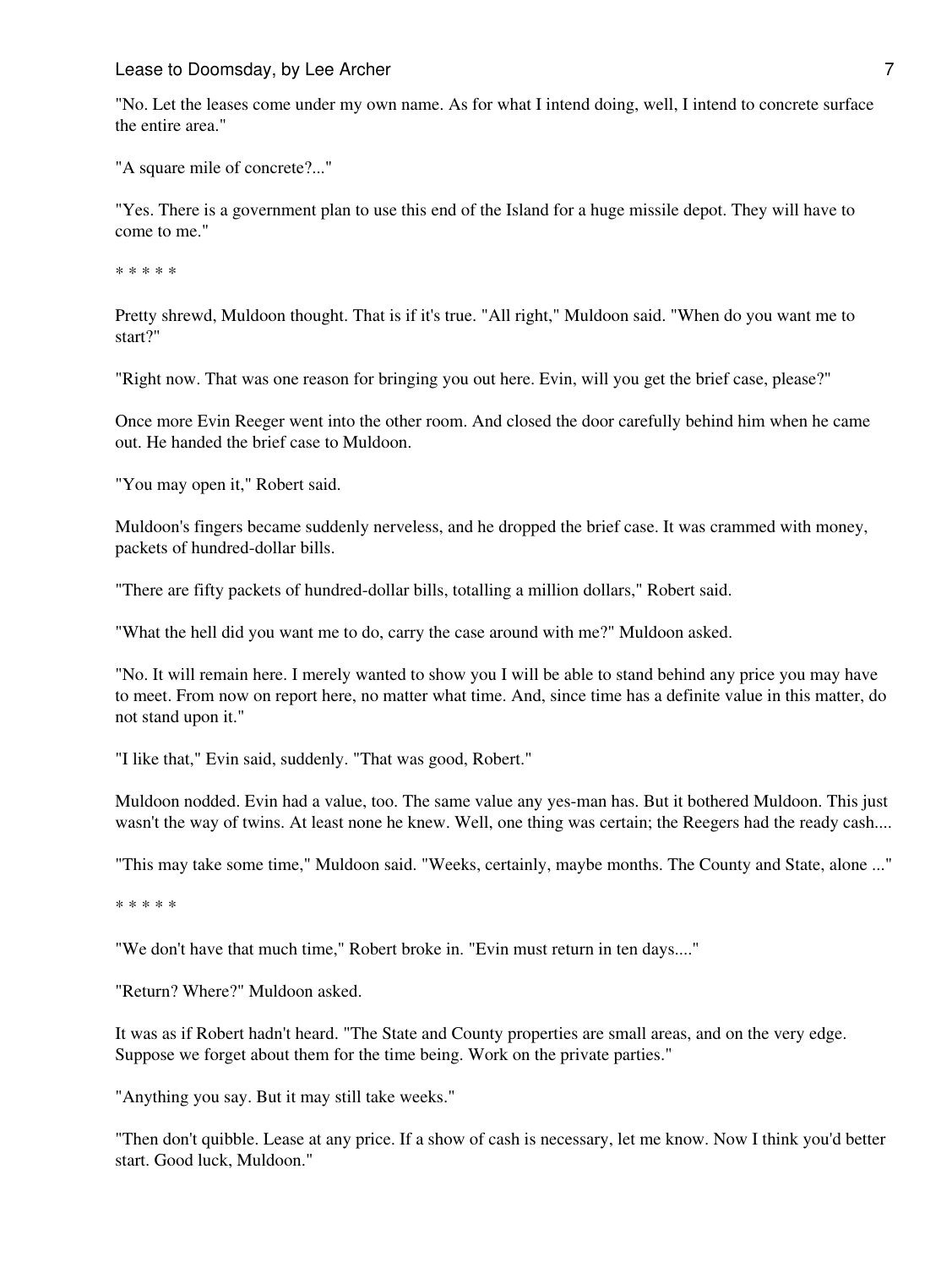#### Lease to Doomsday, by Lee Archer 8 and 10 and 10 and 10 and 10 and 10 and 10 and 10 and 10 and 10 and 10 and 1

It was Wednesday night before Muldoon saw Deena Savory again. Nor had he seen the Reeger twins since leaving them Monday morning. Deena and Muldoon seldom saw each other during the middle of the week; they were her busy days and she needed the nights for complete rest. But he had called her and asked to see her. They were at dinner in a small Italian place close to her apartment.

He had briefly brought her up to date on what had happened since she had seen him last, and was at the moment finishing the last of the lasagna he had ordered.

"They're phonies, honey, real phonies," he said. "I'll bet my last buck on that."

She was looking at the last piece of steak on her plate. With an almost defiant gesture she speared it and put it in her mouth.

"Atta girl," he said.

"Mind your own business," she said. "How do you mean they're phonies?"

"I spent all Monday investigating *them*!"

"A fine way to make a dollar," she said. "What do you care who they are?"

He gave her a knowing smile. "That's my fat-headed girl. Like to visit me in a nice jail, wouldn't you? One with a prestige address, of course. Let me tell you. They rented that shack, and the dump heap next to it for a pretty fancy figure. Robert Reeger said they were going to do printing in that shack. They paid in full for the two years rental, in nice crisp hundred-dollar bills...."

"I get it! They were phony," she exulted.

"How can you be so stupid? I know. For you it's easy. Of course the bills were genuine. But the printing business--what were they going to print with, typewriters? Another thing. There's no business record I could find on them; they're not listed. So how did they get a million dollars, and Robert said more. 'Report here, no matter what the time.' I don't get it. I drove them out. There was no garage, no car I could see, and the place is miles from food. How do they live out there?"

"Maybe they have friends who pick them up," Deena said.

"Maybe. Robert also said there was a rumor or something about the government going to use the area for a missile depot. I tried to run it down. Nothing."

"Which proves nothing," she said.

"True. But I couldn't even smell smoke. No, the whole thing just smells bad. So I think I'm going back there and tell them to forget it."

"Oh, don't be an idiot," she said. "This is your big chance to make some real money, get a reputation, and because you're chicken, you're going to throw it up."

"I won't get into anything crooked!" his voice rose.

"The way you're thinking you couldn't follow a straight line."

"They can't draw a straight line."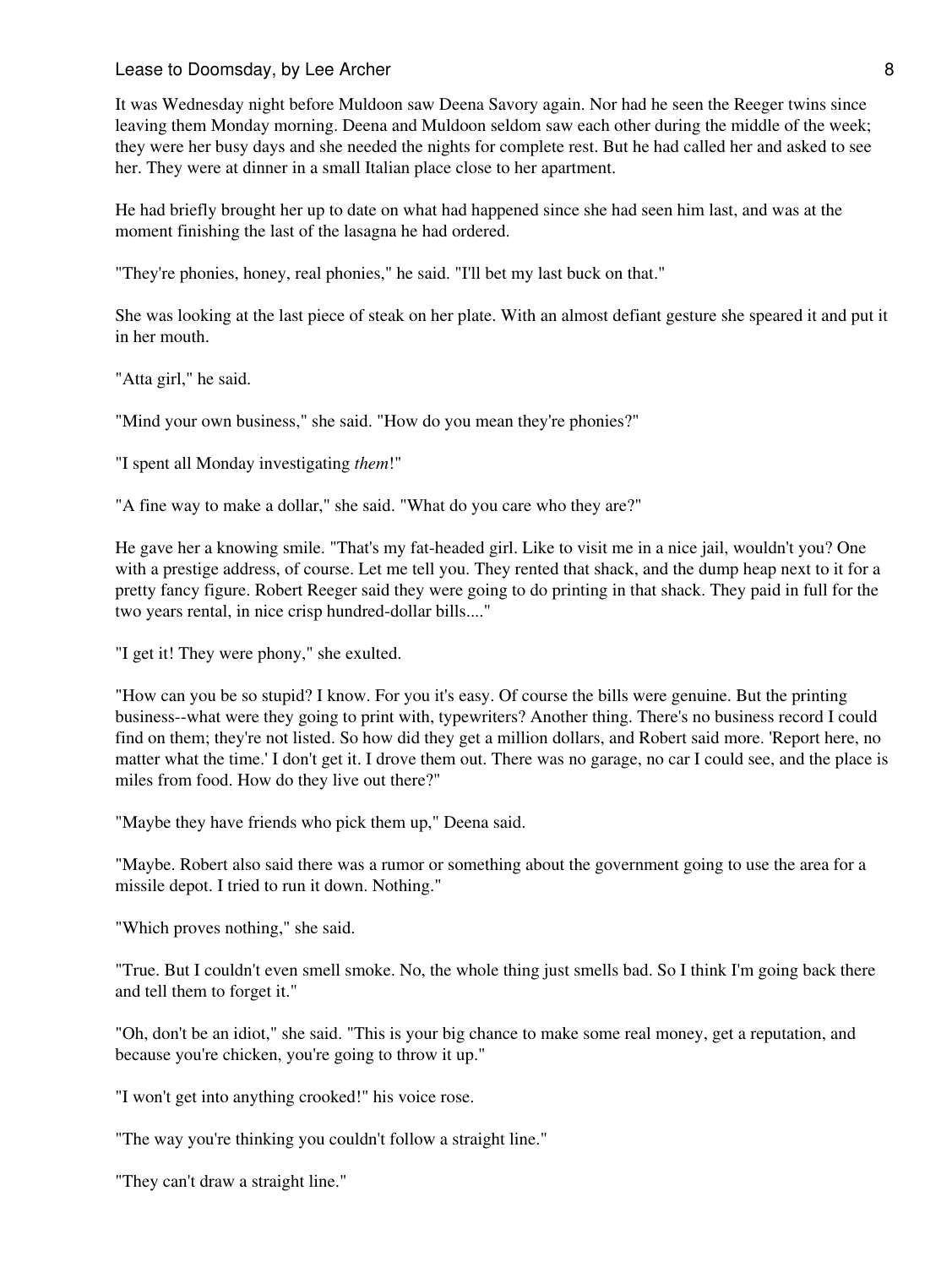Lease to Doomsday, by Lee Archer 9 and the state of the state of the state of the state of the state of the state of the state of the state of the state of the state of the state of the state of the state of the state of t

"Well, you do what you want. Only, the next time I have to pay for a dinner don't give me that martyred look."

"Okay. Okay. What do you want for dessert, spumoni?"

"After this, bicarbonate."

"Very funny."

And for the first time in several years she did not kiss him good night, when they parted.

\* \* \* \* \*

He turned off the blacktop and started down the rutted path. He switched the headlights off about halfway to the shack, and parked it a hundred or so yards away from it and walked the rest. The shack was dark.

Instead of knocking, Muldoon walked around to the back and peered through the single window at the rear. He could see nothing. Now isn't this just dandy, he thought. Drive all the way out here, and nobody's at home. Damn! He went around to the front and started back to the car. His attention was caught by a greenish glow of light from the far end of the dump heap.

His curiosity aroused, Muldoon warily made his way through the metal litter until he was close enough to make out the source of the light. It came from the center of a shallow area that had been cleared of rubble. A rusted misshapen mass of metal lay in the center of the cleared space. The greenish glow was coming from an opening in the mass.

Muldoon crept closer until he was able to make out details. Not too many but enough to give him an idea of the size and general shape of the thing. But what really held him were the figures of Robert and Evin Reeger.

He saw them quite distinctly.

One of the twins was bent over a machine of some sort. There were levers, gears, and rollers mounted on a webbed platform no larger than a rather oversized typewriter. Muldoon's eyes went wide at the sight of the greenbacks coming in a steady stream from the interior of the machine and falling into a box at the side. He could see very little else that was in the room, other than the brother of the twin at the machine. He was on the far side of it, fiddling with something hidden.

Muldoon stared in fascination for another minute, then carefully made his way back to the car. He had parked it within the growth of scrub trees and bushes. He started it, turned the headlights on, and drove slowly out into the open and up to the shack. He honked his horn loudly a couple of times and got out of the car and walked up to the shack and tried the door. It was closed.

Presently the figures of Evin and Robert Reeger came into view from the direction of the dump heap. Muldoon's figure was outlined in the glow of the headlights. Muldoon noticed the brief case one of them was carrying.

"Ah, there, Muldoon," Muldoon had recognized Robert's voice.

"Hello, Mr. Reeger. Thought I'd come by and let you know how I've been doing."

Evin, who was carrying the brief case, unlocked the door and switched on the light. The other two followed him into the room. Robert Reeger motioned for Muldoon to take the sofa. Evin went into the other room.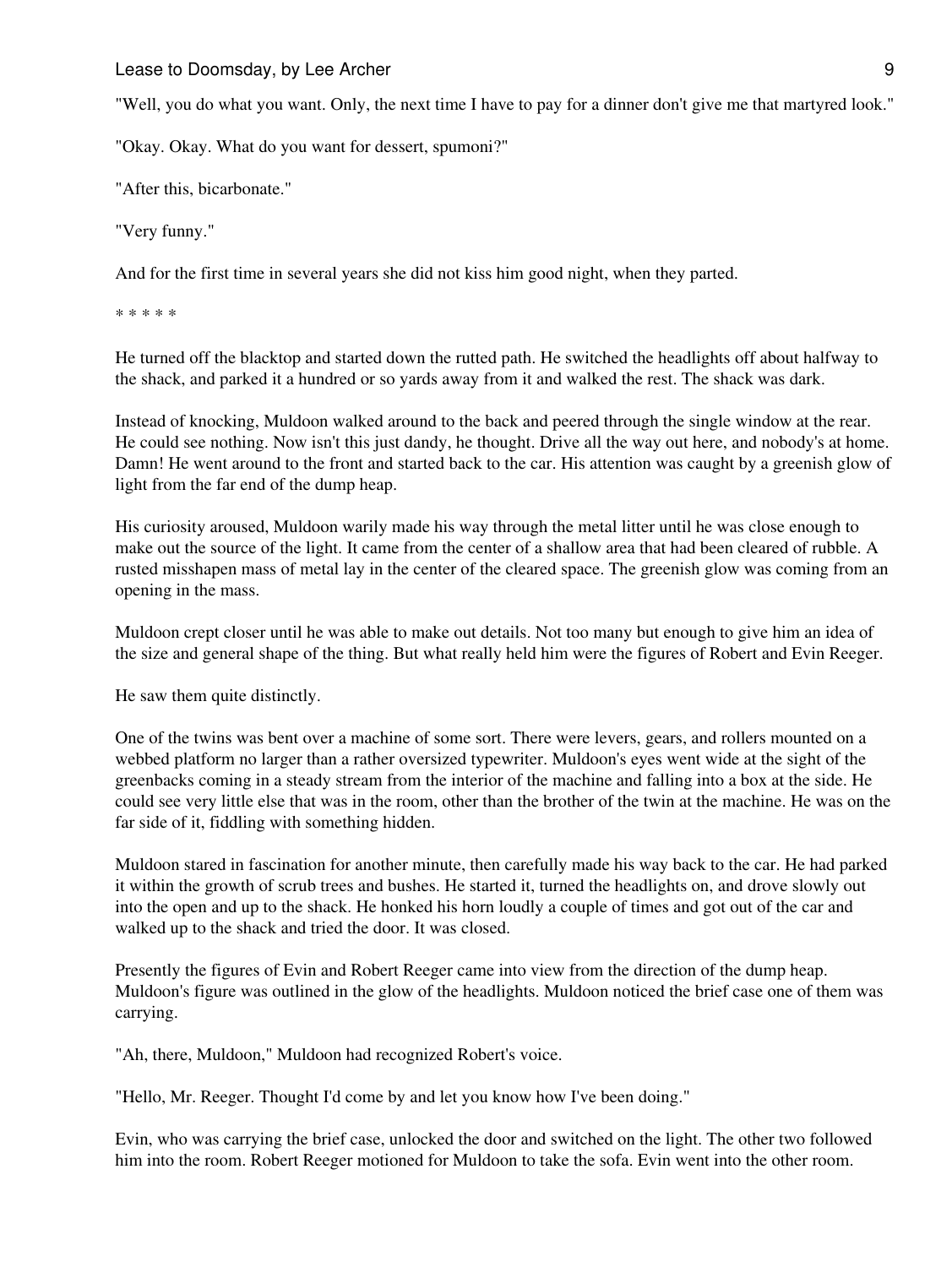Lease to Doomsday, by Lee Archer 10 and 10 and 10 and 10 and 10 and 10 and 10 and 10 and 10 and 10 and 10 and 10 and 10 and 10 and 10 and 10 and 10 and 10 and 10 and 10 and 10 and 10 and 10 and 10 and 10 and 10 and 10 and

"Well, my boy," Robert said heartily. "How is it going?"

"Slowly," Muldoon said casually. "But the first of this sort of operation has to go that way. Kind of feel things out, if you know what I mean?"

"Of course. How does it look?"

"I think it's going to go all right. I've got plans."

"Splendid! Do you need money?"

"Yes. About ten thousand."

"Evin! Do bring the case out," Robert called loudly.

In a couple of seconds, Evin Reeger appeared. He brought the brief case to his brother, turned, and went back into the other room without saying anything. He walked slowly and stiffly, his feet slapping heavily on the bare boards.

"What's wrong with him?" Muldoon asked.

Robert Reeger was pulling money from the brief case. He looked up with an expressionless face. "Nothing. You said ten thousand?..."

"Yes."

Reeger passed two of the packets to Muldoon. "Sure you won't need more?"

Muldoon put the money away, got up from the sofa, and started to the door. "No. Just what I need. Uh, I'll see you Friday night."

"Fine! And don't forget. We must get all this done quickly."

"I won't forget."

\* \* \* \* \*

Robert Reeger waited till the sound of the Plymouth was no longer heard. Then he went into the other room. Other than for two army cots the room was empty. Evin was stretched full-length on one of the cots.

"You're certain he knows?" Evin asked.

"Yes. I saw him on the visio."

"But he couldn't see all the interior?"

"No. Just the duplicating machine. We must get rid of it tonight."

"What do you think he will do?"

"What can he do? He knows nothing. The money is genuine, and with the destruction of the machine he can't prove anything. Nevertheless it might be the wisest course to get rid of him. We might have been too clever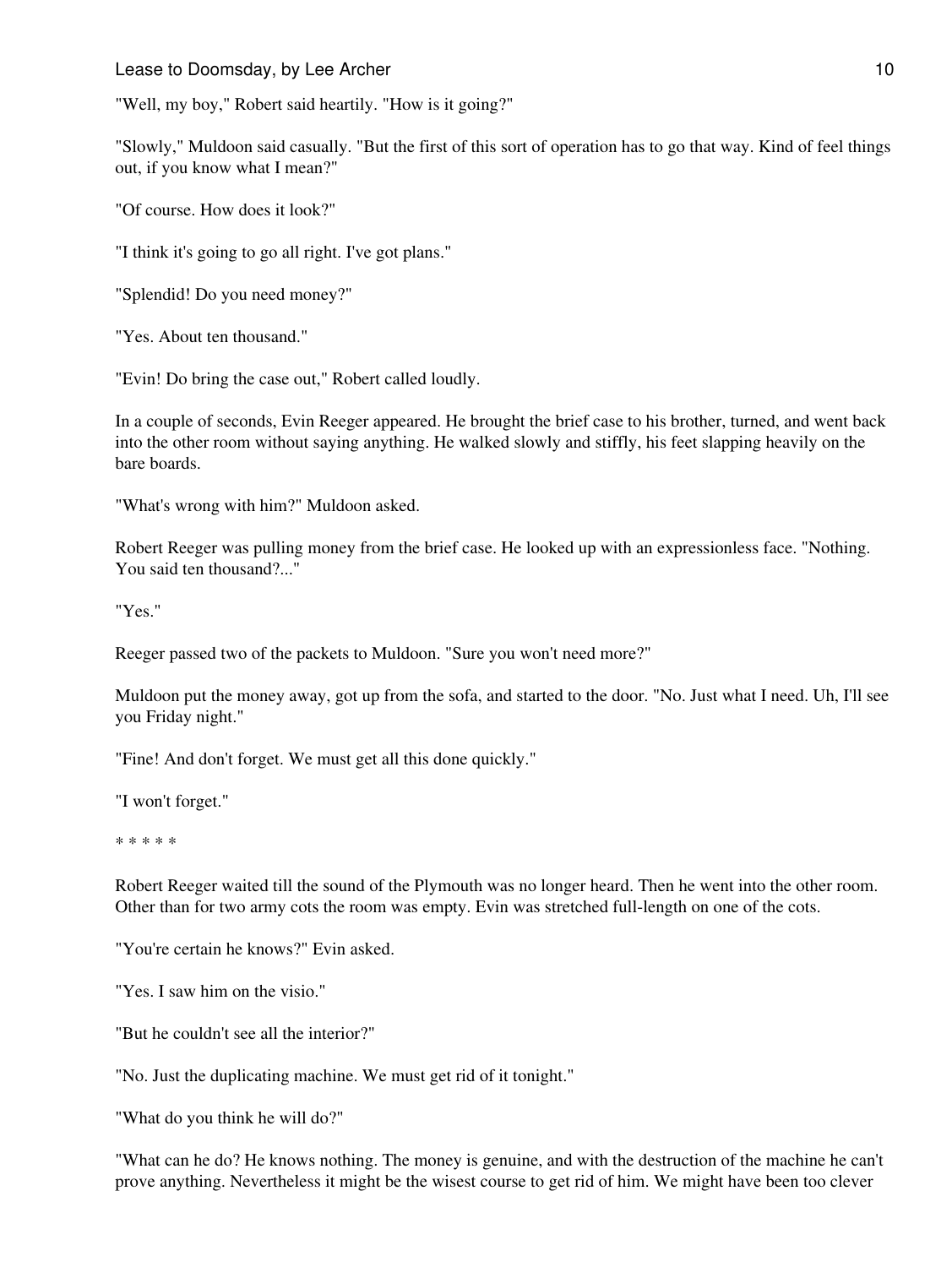## Lease to Doomsday, by Lee Archer 11 and the state of the state 11 and 11 and 11 and 11 and 11 and 11 and 11 and 11 and 11 and 11 and 11 and 11 and 11 and 11 and 11 and 11 and 11 and 11 and 11 and 11 and 12 and 12 and 12 an

with that advertisement."

"Possibly. But, we must move quickly, then. I must leave this planet in seven days now. And we must have this area under lease by then. Three musts!"

Robert smiled thinly. "We will. If not through Muldoon, then through another means. When you return in a year with the space fleet you will find the landing area we need."

"And after that ..."

They smiled at each other.

"We said we would not fail. This planet will fall to our weapons like ripe fruit from a tree."

"But first I must return to tell them," Evin said. "If I do not return they will know we have failed, and will seek another planet."

"We won't fail," Robert reiterated. "Right now, let's get back to the space ship and the duplicating machine."

\* \* \* \* \*

Muldoon spent a busy Thursday. A newsbrief in the *Times* financial section which told of a public utility wanting Island property gave him an idea for one thing. He spent all morning bringing the idea to a head, after he had verified the truth of the item. Then, after a late lunch, he went to the Treasury Department's headquarters and spent a couple of hours with the head of the local investigation department.

He was quite pleased with himself by nightfall, as he headed out to the Island. This time he parked the car at a considerable distance from the shack. There were lights on, this night. He walked boldly up and knocked at the door. It opened wide and the thick figure of one of the twins darkened the opening.

"Well, Mr. Muldoon. I did not think to see you till Friday."

"I thought I'd come and see you tonight," Muldoon said as he stepped into the room.

"I didn't hear the car."

"Oh. Parked it back a bit," Muldoon said. He turned toward the other twin as the inner door opened. "Hello."

"Hello."

"You know, Evin," Robert said, "I'm rather glad Muldoon stopped by tonight. We might as well conclude our business with him now."

"An excellent idea, Robert. Excellent."

"What do you mean?" Muldoon asked. "I no longer am acting for you?"

"Not for us, for yourself. I'm afraid your services, in any capacity, will no longer be needed."

Muldoon caught the undercurrent of menace in Robert's voice. It told him they were not only suspicious but ready to act on it. He started to edge toward the door, but Robert suddenly reached out and took his arm. There was power in the fat man's grip. Evin moved swiftly for his size, and took up a position before the door,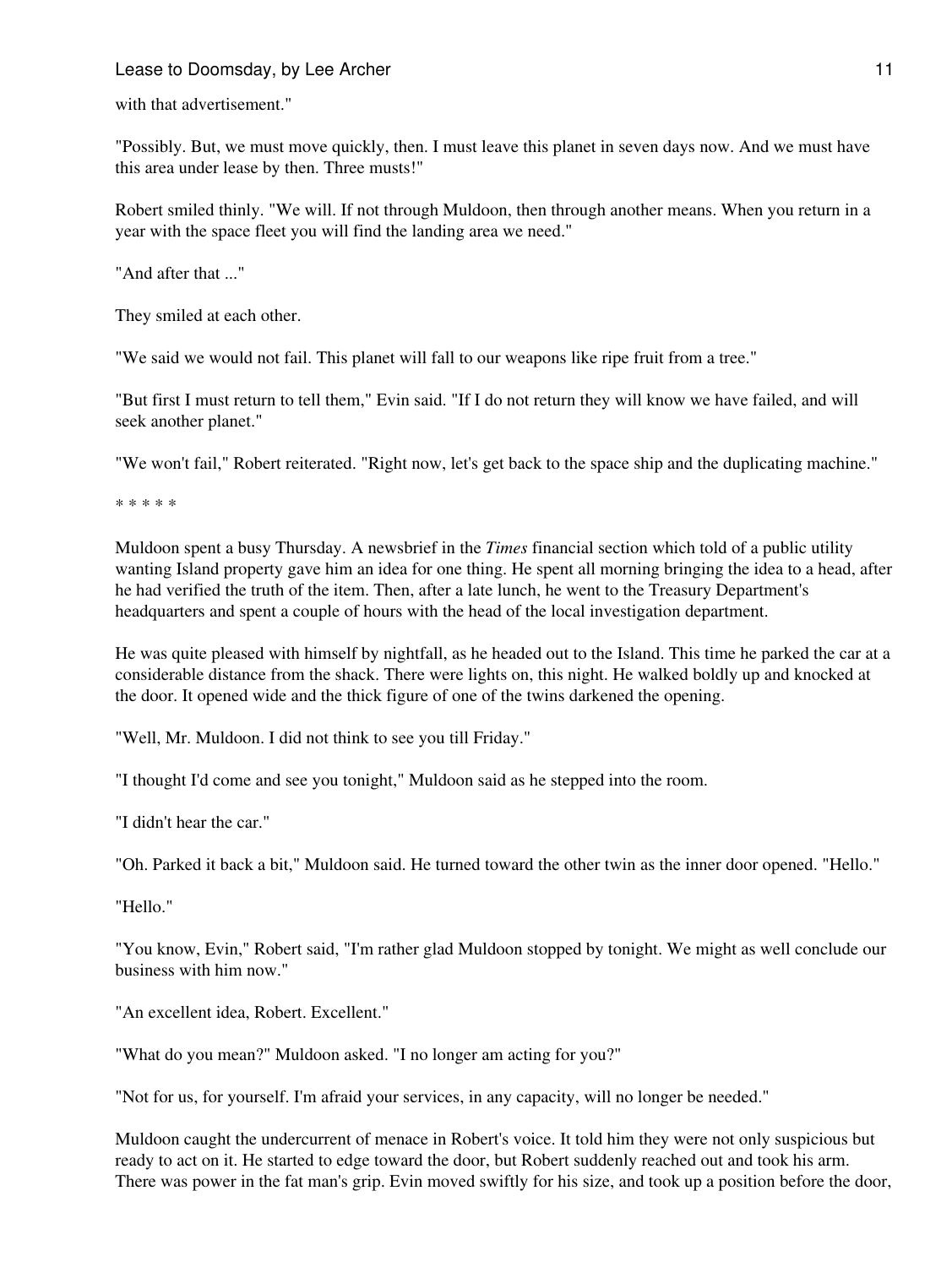which he kicked shut.

Muldoon twisted sharply and was free of the other's grip. He stepped back a couple of paces. "What the hell's this all about?"

"Come now, Muldoon," Robert said softly. "You didn't think your prying went unobserved, last night?"

"So I was nosey. But what's this rough stuff you're trying to pull?"

"Merely making sure your curiosity will end tonight."

\* \* \* \* \*

Muldoon took a couple of more retreating paces. "You mean you're going to get rid of me? Well, maybe you will, and maybe you won't. But even if you do ..."

A smile broke through the grim lips of the twin threatening Muldoon. "You mean the duplicating machine? Just another piece of rusted scrap among the rest of the junk."

Muldoon paled. The evidence he was going to need, gone.

"And of course the money is genuine. We made sure of it. Ink, paper, everything. We made sure of it long ago. It will be a pity you won't be here to see how efficient we can really be. But the rest of the planet will know. As soon as Evin returns."

Muldoon's mind was working swiftly. "You got rid of the machine. But what about the junk shop it was in. I'll bet there are more important things there."

"Indeed there are. But no one will find it. It will be just another rusted piece of large junk to them."

It was then Muldoon made his move. He lashed out with a fist. The blow staggered Robert. And Muldoon was crashing his shoulder against the inner door. It burst inward, but before he could get through Robert grabbed him. The whole side of Muldoon's face went numb as Robert crashed his fist against his jaw. Muldoon knew he didn't stand a chance in a straight-up fight, not with these two. Robert's hands were reaching for him, now.

Muldoon grabbed one of the hands with both of his, twisted outward as he grasped two fingers in each hand. Robert's face went putty-grey as the bones snapped. Muldoon no longer cared about fair play. His knee came up where it could do most damage, and Robert sank grovelling to the floor.

Muldoon whirled. Too late. The world exploded in a thousand flashes of pain-filled lights. He went crashing backward into the wall. Evin hit him again before he stumbled blindly away from the terrible fist.

"Let me kill him," Robert groaned.

Muldoon pulled himself up from the pain-filled world he had been sent into. There seemed to be two Evins facing him. Then there was only one. A twisted grin came to Muldoon's lips. "Come ahead, you rat," he mumbled.

Evin came forward. And swift as an adder Muldoon kicked him just below the knee cap. Evin screamed, and collapsed. Muldoon staggered out of the way of the falling body, only to fall into the clutches of Robert's sudden reaching fingers.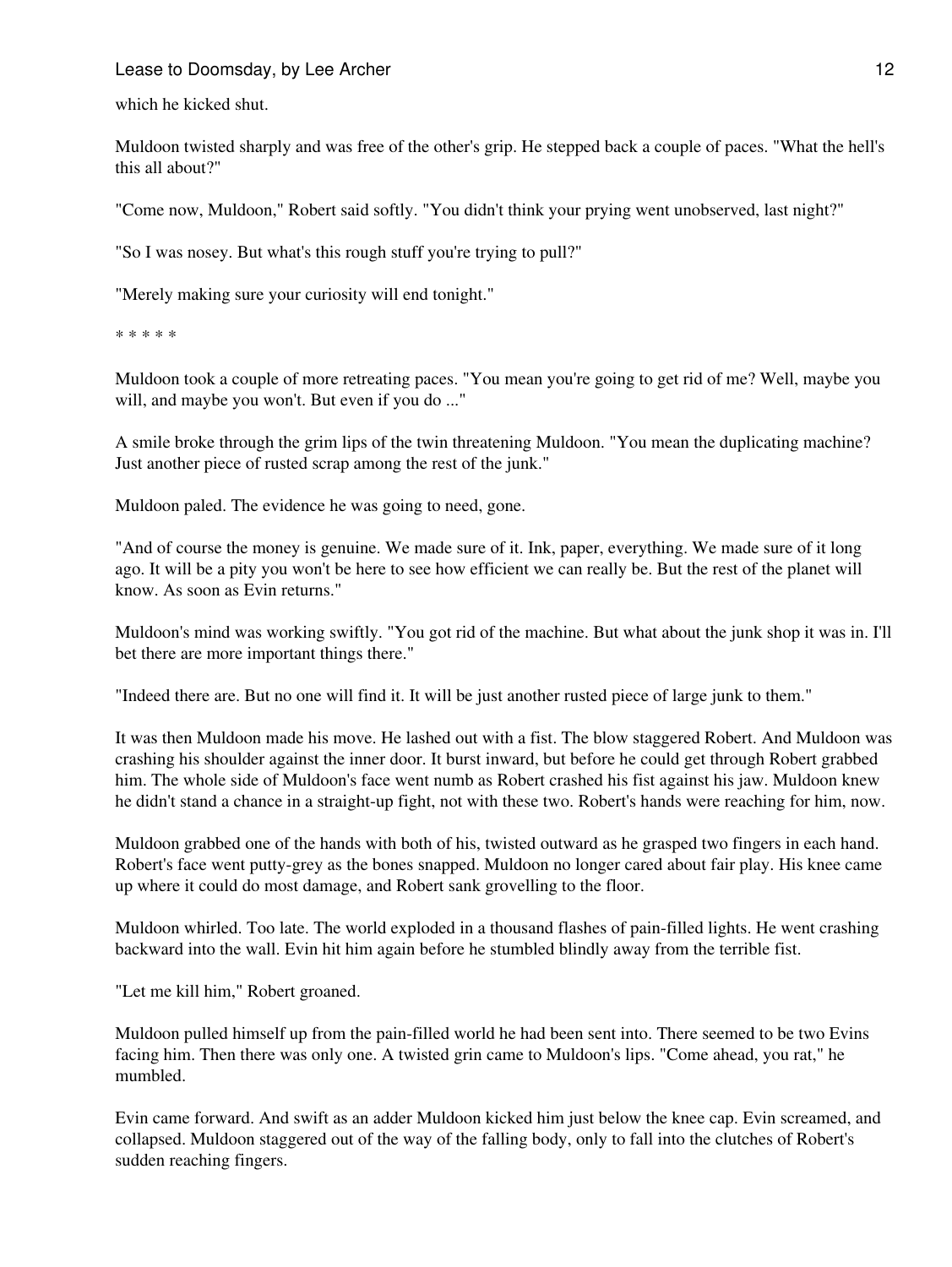He fell to the floor.

Robert tried to get his good hand up to Muldoon's throat. Muldoon beat at the thick face with both hands. But the other seemed not to feel the pounding fists. Slowly the fingers managed to reach their goal. Muldoon felt the darkness of death closing over him as his breath became a tortured dying gasp. His hand found Robert's face, came gently over it until his thumb pressed on one eyeball. And Robert screamed as the thumb became a hooked instrument to blind him.

Muldoon rolled away from the other, staggered somehow erect, but knew his strength was gone. He couldn't make it to the door. And now Evin had him....

And the door burst open and men poured into the room. Muldoon recognized only one, the head of the Treasury's investigation department, before he blacked out.

\* \* \* \* \*

Deena Savory stroked his forehead gently. "Does it hurt much, baby?"

The nurse had left them alone when Deena came into the hospital room.

"Not now," Muldoon said.

"What are they going to do to those men?" she asked.

"Oh, twenty years, according to Phillips. Counterfeiting, you know, carries heavy penalties."

"But I thought the money was good? After all, they had paid rent with C-notes."

"A slip-up on the bank's part. You see they made one mistake. The machine they had, turned out perfect bills. Every one with the same serial number...."

Deena's eyes widened.

"And the junk shop or whatever it was?" she said.

"I thought I'd let well enough alone. You see I took care of that during the day. The twins, being criminals, had automatically broken their lease. They also made it possible for me to change clients. Well, there's going to be a huge tank covering that dump and shack, a tank holding an awful lot of natural gas. I got together with the owner of the property and the utility people yesterday afternoon and worked out a deal. They're going to dump all that junk into the ocean."

"I'm sorry about the other night," she said suddenly.

"Is that how you say you're sorry?" he asked.

"Uh-uh," she said, as he reached for her. "There's a time and place for that."

"Promise."

Her lips agreed.

THE END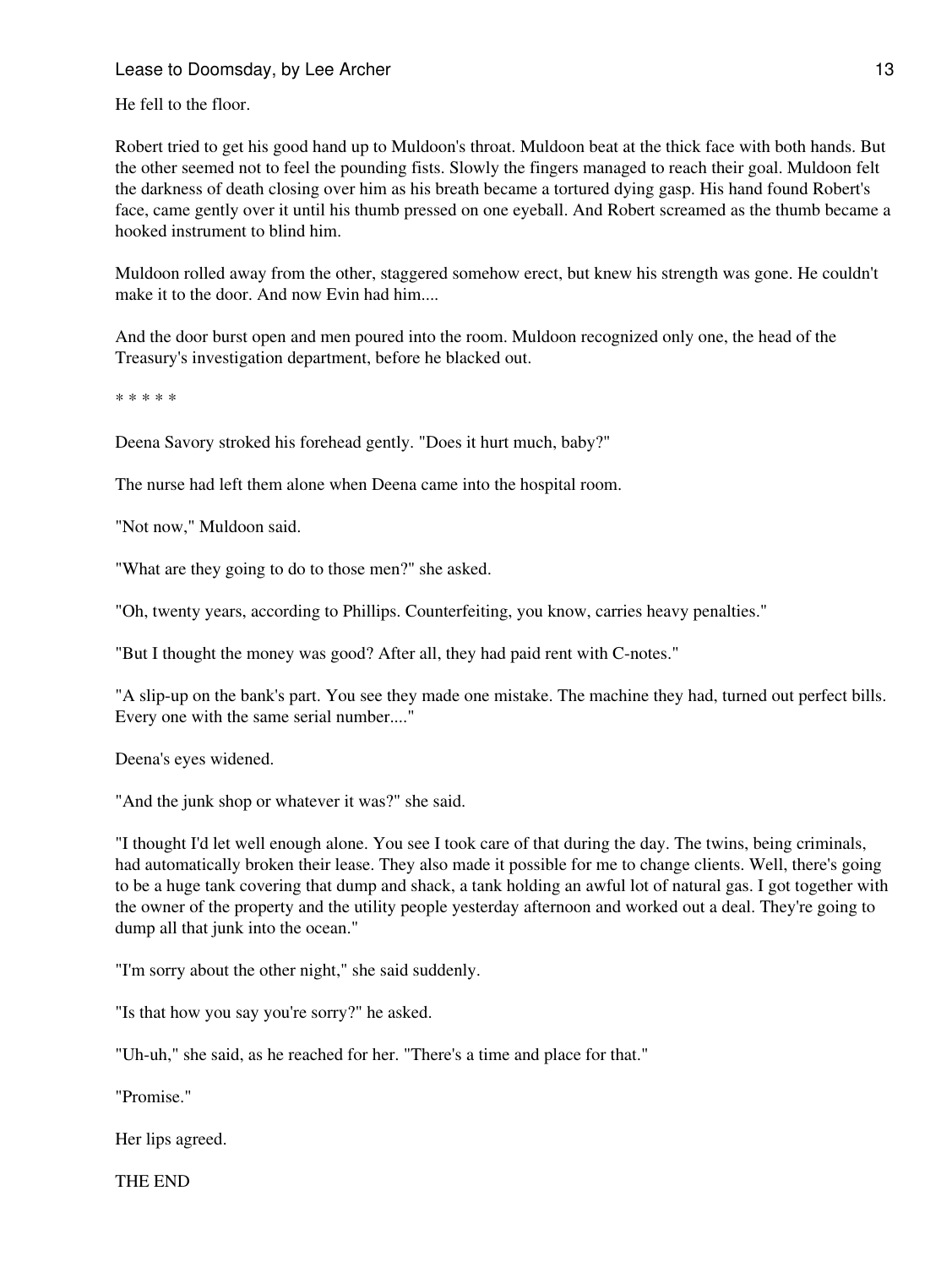Transcriber's Note:

This etext was produced from *Amazing Stories* September 1956. Extensive research did not uncover any evidence that the U.S. copyright on this publication was renewed. Minor spelling and typographical errors have been corrected without note. Variant spellings have been retained.

End of the Project Gutenberg EBook of Lease to Doomsday, by Lee Archer

\*\*\* END OF THIS PROJECT GUTENBERG EBOOK LEASE TO DOOMSDAY \*\*\*

\*\*\*\*\* This file should be named 27392.txt or 27392.zip \*\*\*\*\* This and all associated files of various formats will be found in: http://www.gutenberg.org/2/7/3/9/27392/

Produced by Greg Weeks, Stephen Blundell and the Online Distributed Proofreading Team at http://www.pgdp.net

Updated editions will replace the previous one--the old editions will be renamed.

Creating the works from public domain print editions means that no one owns a United States copyright in these works, so the Foundation (and you!) can copy and distribute it in the United States without permission and without paying copyright royalties. Special rules, set forth in the General Terms of Use part of this license, apply to copying and distributing Project Gutenberg-tm electronic works to protect the PROJECT GUTENBERG-tm concept and trademark. Project Gutenberg is a registered trademark, and may not be used if you charge for the eBooks, unless you receive specific permission. If you do not charge anything for copies of this eBook, complying with the rules is very easy. You may use this eBook for nearly any purpose such as creation of derivative works, reports, performances and research. They may be modified and printed and given away--you may do practically ANYTHING with public domain eBooks. Redistribution is subject to the trademark license, especially commercial redistribution.

\*\*\* START: FULL LICENSE \*\*\*

# THE FULL PROJECT GUTENBERG LICENSE PLEASE READ THIS BEFORE YOU DISTRIBUTE OR USE THIS WORK

To protect the Project Gutenberg-tm mission of promoting the free distribution of electronic works, by using or distributing this work (or any other work associated in any way with the phrase "Project Gutenberg"), you agree to comply with all the terms of the Full Project Gutenberg-tm License (available with this file or online at <http://gutenberg.net>/license).

Section 1. General Terms of Use and Redistributing Project Gutenberg-tm electronic works

1.A. By reading or using any part of this Project Gutenberg-tm electronic work, you indicate that you have read, understand, agree to and accept all the terms of this license and intellectual property (trademark/copyright) agreement. If you do not agree to abide by all the terms of this agreement, you must cease using and return or destroy all copies of Project Gutenberg-tm electronic works in your possession. If you paid a fee for obtaining a copy of or access to a Project Gutenberg-tm electronic work and you do not agree to be bound by the terms of this agreement, you may obtain a refund from the person or entity to whom you paid the fee as set forth in paragraph 1.E.8.

1.B. "Project Gutenberg" is a registered trademark. It may only be used on or associated in any way with an electronic work by people who agree to be bound by the terms of this agreement. There are a few things that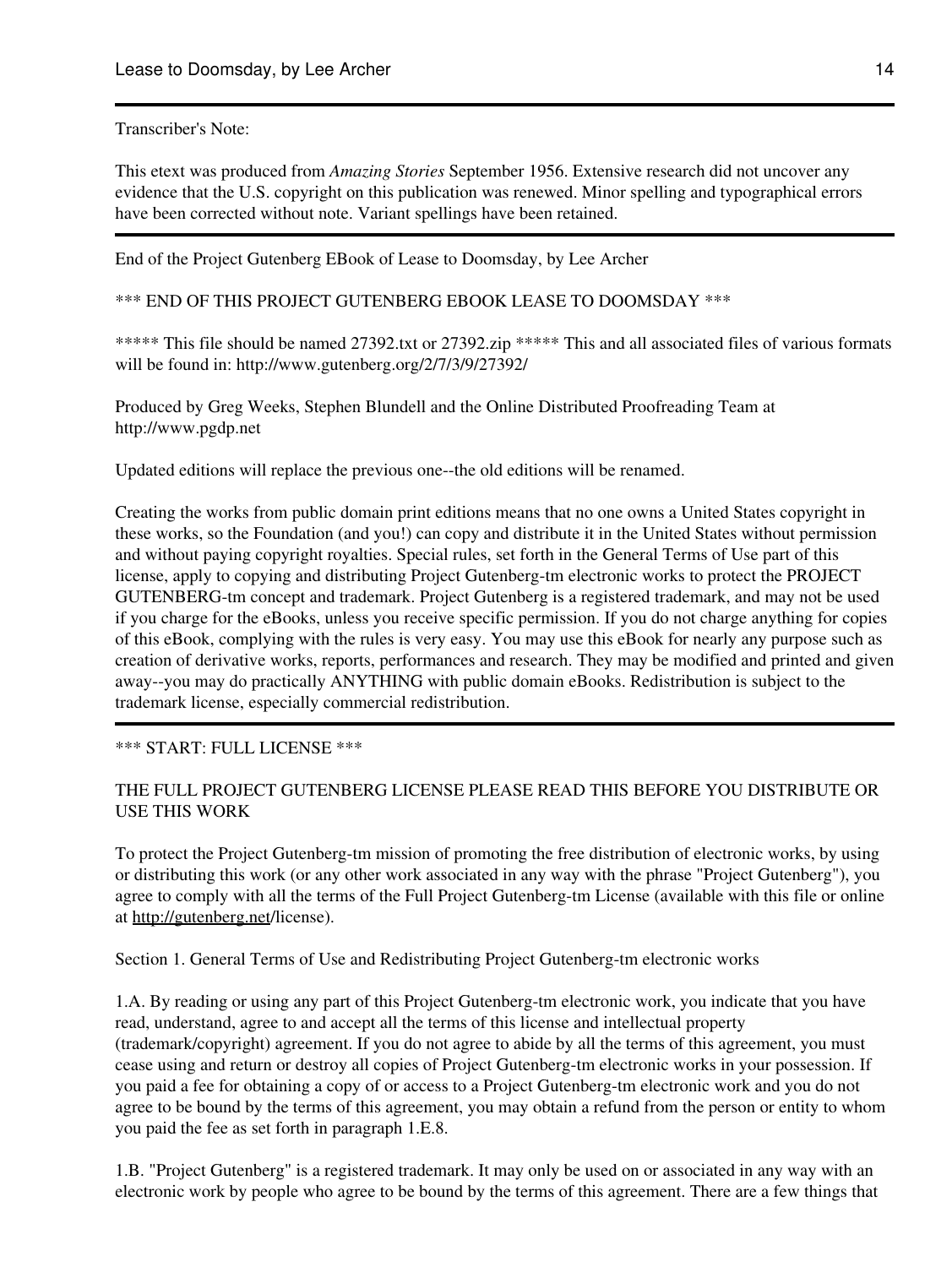you can do with most Project Gutenberg-tm electronic works even without complying with the full terms of this agreement. See paragraph 1.C below. There are a lot of things you can do with Project Gutenberg-tm electronic works if you follow the terms of this agreement and help preserve free future access to Project Gutenberg-tm electronic works. See paragraph 1.E below.

1.C. The Project Gutenberg Literary Archive Foundation ("the Foundation" or PGLAF), owns a compilation copyright in the collection of Project Gutenberg-tm electronic works. Nearly all the individual works in the collection are in the public domain in the United States. If an individual work is in the public domain in the United States and you are located in the United States, we do not claim a right to prevent you from copying, distributing, performing, displaying or creating derivative works based on the work as long as all references to Project Gutenberg are removed. Of course, we hope that you will support the Project Gutenberg-tm mission of promoting free access to electronic works by freely sharing Project Gutenberg-tm works in compliance with the terms of this agreement for keeping the Project Gutenberg-tm name associated with the work. You can easily comply with the terms of this agreement by keeping this work in the same format with its attached full Project Gutenberg-tm License when you share it without charge with others.

1.D. The copyright laws of the place where you are located also govern what you can do with this work. Copyright laws in most countries are in a constant state of change. If you are outside the United States, check the laws of your country in addition to the terms of this agreement before downloading, copying, displaying, performing, distributing or creating derivative works based on this work or any other Project Gutenberg-tm work. The Foundation makes no representations concerning the copyright status of any work in any country outside the United States.

1.E. Unless you have removed all references to Project Gutenberg:

1.E.1. The following sentence, with active links to, or other immediate access to, the full Project Gutenberg-tm License must appear prominently whenever any copy of a Project Gutenberg-tm work (any work on which the phrase "Project Gutenberg" appears, or with which the phrase "Project Gutenberg" is associated) is accessed, displayed, performed, viewed, copied or distributed:

This eBook is for the use of anyone anywhere at no cost and with almost no restrictions whatsoever. You may copy it, give it away or re-use it under the terms of the Project Gutenberg License included with this eBook or online at www.gutenberg.net

1.E.2. If an individual Project Gutenberg-tm electronic work is derived from the public domain (does not contain a notice indicating that it is posted with permission of the copyright holder), the work can be copied and distributed to anyone in the United States without paying any fees or charges. If you are redistributing or providing access to a work with the phrase "Project Gutenberg" associated with or appearing on the work, you must comply either with the requirements of paragraphs 1.E.1 through 1.E.7 or obtain permission for the use of the work and the Project Gutenberg-tm trademark as set forth in paragraphs 1.E.8 or 1.E.9.

1.E.3. If an individual Project Gutenberg-tm electronic work is posted with the permission of the copyright holder, your use and distribution must comply with both paragraphs 1.E.1 through 1.E.7 and any additional terms imposed by the copyright holder. Additional terms will be linked to the Project Gutenberg-tm License for all works posted with the permission of the copyright holder found at the beginning of this work.

1.E.4. Do not unlink or detach or remove the full Project Gutenberg-tm License terms from this work, or any files containing a part of this work or any other work associated with Project Gutenberg-tm.

1.E.5. Do not copy, display, perform, distribute or redistribute this electronic work, or any part of this electronic work, without prominently displaying the sentence set forth in paragraph 1.E.1 with active links or immediate access to the full terms of the Project Gutenberg-tm License.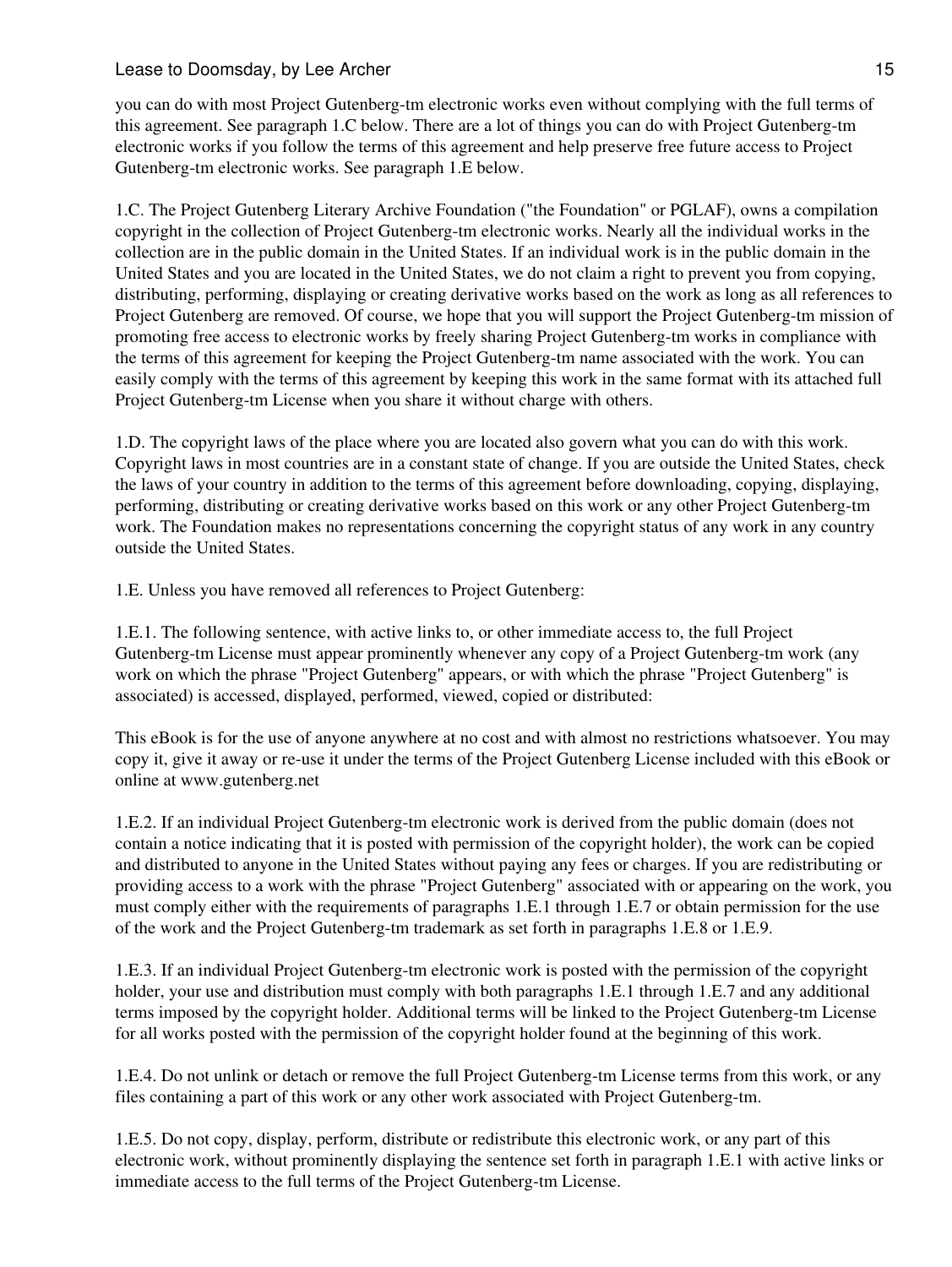# Lease to Doomsday, by Lee Archer 16 and 16 and 16 and 16 and 16 and 16 and 16 and 16 and 16 and 16 and 16 and 16 and 16 and 16 and 16 and 16 and 16 and 16 and 16 and 16 and 16 and 16 and 16 and 16 and 16 and 16 and 16 and

1.E.6. You may convert to and distribute this work in any binary, compressed, marked up, nonproprietary or proprietary form, including any word processing or hypertext form. However, if you provide access to or distribute copies of a Project Gutenberg-tm work in a format other than "Plain Vanilla ASCII" or other format used in the official version posted on the official Project Gutenberg-tm web site (www.gutenberg.net), you must, at no additional cost, fee or expense to the user, provide a copy, a means of exporting a copy, or a means of obtaining a copy upon request, of the work in its original "Plain Vanilla ASCII" or other form. Any alternate format must include the full Project Gutenberg-tm License as specified in paragraph 1.E.1.

1.E.7. Do not charge a fee for access to, viewing, displaying, performing, copying or distributing any Project Gutenberg-tm works unless you comply with paragraph 1.E.8 or 1.E.9.

1.E.8. You may charge a reasonable fee for copies of or providing access to or distributing Project Gutenberg-tm electronic works provided that

- You pay a royalty fee of 20% of the gross profits you derive from the use of Project Gutenberg-tm works calculated using the method you already use to calculate your applicable taxes. The fee is owed to the owner of the Project Gutenberg-tm trademark, but he has agreed to donate royalties under this paragraph to the Project Gutenberg Literary Archive Foundation. Royalty payments must be paid within 60 days following each date on which you prepare (or are legally required to prepare) your periodic tax returns. Royalty payments should be clearly marked as such and sent to the Project Gutenberg Literary Archive Foundation at the address specified in Section 4, "Information about donations to the Project Gutenberg Literary Archive Foundation."

- You provide a full refund of any money paid by a user who notifies you in writing (or by e-mail) within 30 days of receipt that s/he does not agree to the terms of the full Project Gutenberg-tm License. You must require such a user to return or destroy all copies of the works possessed in a physical medium and discontinue all use of and all access to other copies of Project Gutenberg-tm works.

- You provide, in accordance with paragraph 1.F.3, a full refund of any money paid for a work or a replacement copy, if a defect in the electronic work is discovered and reported to you within 90 days of receipt of the work.

- You comply with all other terms of this agreement for free distribution of Project Gutenberg-tm works.

1.E.9. If you wish to charge a fee or distribute a Project Gutenberg-tm electronic work or group of works on different terms than are set forth in this agreement, you must obtain permission in writing from both the Project Gutenberg Literary Archive Foundation and Michael Hart, the owner of the Project Gutenberg-tm trademark. Contact the Foundation as set forth in Section 3 below.

## 1.F.

1.F.1. Project Gutenberg volunteers and employees expend considerable effort to identify, do copyright research on, transcribe and proofread public domain works in creating the Project Gutenberg-tm collection. Despite these efforts, Project Gutenberg-tm electronic works, and the medium on which they may be stored, may contain "Defects," such as, but not limited to, incomplete, inaccurate or corrupt data, transcription errors, a copyright or other intellectual property infringement, a defective or damaged disk or other medium, a computer virus, or computer codes that damage or cannot be read by your equipment.

1.F.2. LIMITED WARRANTY, DISCLAIMER OF DAMAGES - Except for the "Right of Replacement or Refund" described in paragraph 1.F.3, the Project Gutenberg Literary Archive Foundation, the owner of the Project Gutenberg-tm trademark, and any other party distributing a Project Gutenberg-tm electronic work under this agreement, disclaim all liability to you for damages, costs and expenses, including legal fees. YOU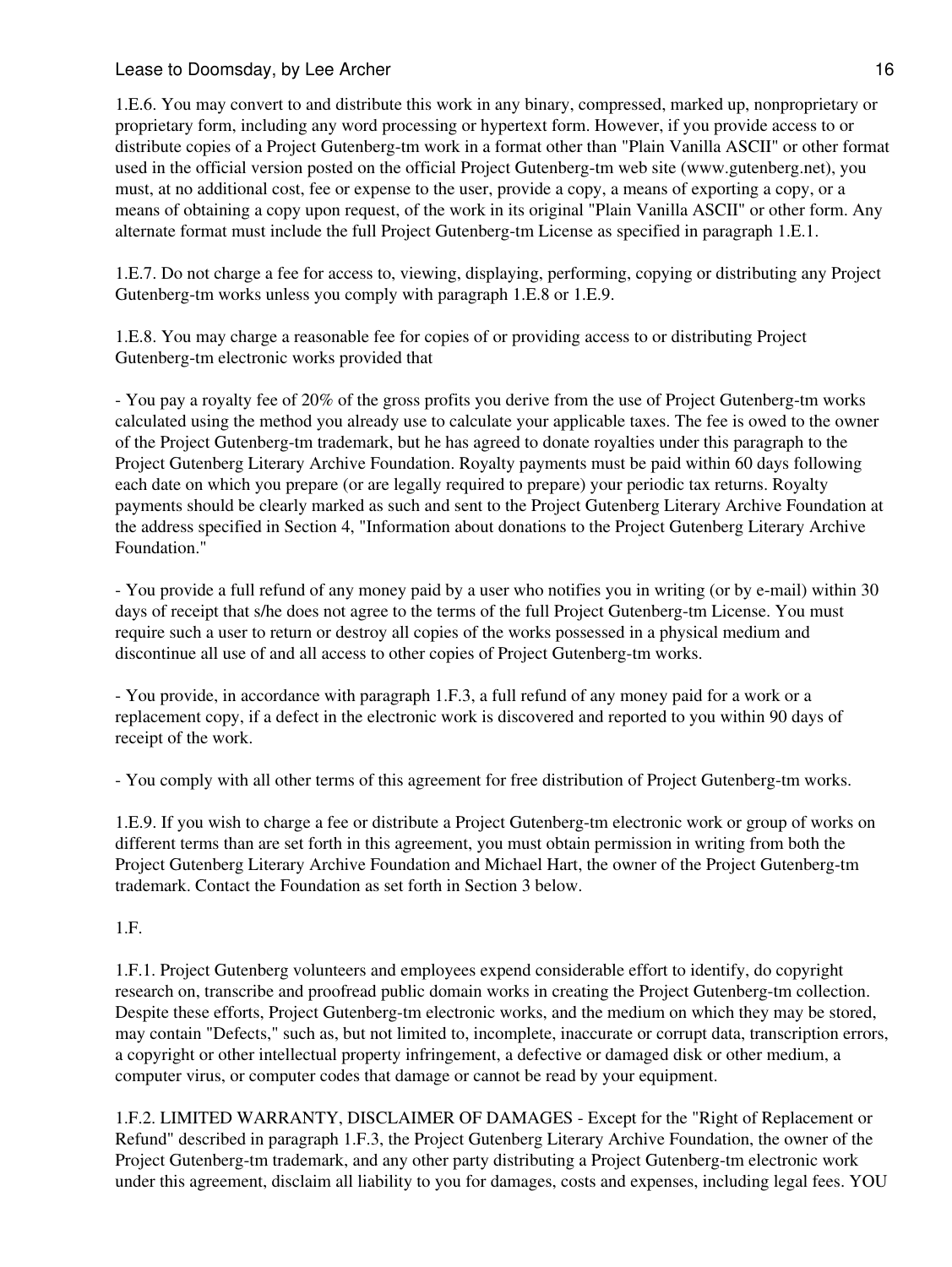## Lease to Doomsday, by Lee Archer 17 and 17 and 17 and 17 and 17 and 17 and 17 and 17 and 17 and 17 and 17 and 17

AGREE THAT YOU HAVE NO REMEDIES FOR NEGLIGENCE, STRICT LIABILITY, BREACH OF WARRANTY OR BREACH OF CONTRACT EXCEPT THOSE PROVIDED IN PARAGRAPH F3. YOU AGREE THAT THE FOUNDATION, THE TRADEMARK OWNER, AND ANY DISTRIBUTOR UNDER THIS AGREEMENT WILL NOT BE LIABLE TO YOU FOR ACTUAL, DIRECT, INDIRECT, CONSEQUENTIAL, PUNITIVE OR INCIDENTAL DAMAGES EVEN IF YOU GIVE NOTICE OF THE POSSIBILITY OF SUCH DAMAGE.

1.F.3. LIMITED RIGHT OF REPLACEMENT OR REFUND - If you discover a defect in this electronic work within 90 days of receiving it, you can receive a refund of the money (if any) you paid for it by sending a written explanation to the person you received the work from. If you received the work on a physical medium, you must return the medium with your written explanation. The person or entity that provided you with the defective work may elect to provide a replacement copy in lieu of a refund. If you received the work electronically, the person or entity providing it to you may choose to give you a second opportunity to receive the work electronically in lieu of a refund. If the second copy is also defective, you may demand a refund in writing without further opportunities to fix the problem.

1.F.4. Except for the limited right of replacement or refund set forth in paragraph 1.F.3, this work is provided to you 'AS-IS' WITH NO OTHER WARRANTIES OF ANY KIND, EXPRESS OR IMPLIED, INCLUDING BUT NOT LIMITED TO WARRANTIES OF MERCHANTIBILITY OR FITNESS FOR ANY PURPOSE.

1.F.5. Some states do not allow disclaimers of certain implied warranties or the exclusion or limitation of certain types of damages. If any disclaimer or limitation set forth in this agreement violates the law of the state applicable to this agreement, the agreement shall be interpreted to make the maximum disclaimer or limitation permitted by the applicable state law. The invalidity or unenforceability of any provision of this agreement shall not void the remaining provisions.

## 1.F.6. **INDEMNITY**

- You agree to indemnify and hold the Foundation, the trademark owner, any agent or employee of the Foundation, anyone providing copies of Project Gutenberg-tm electronic works in accordance with this agreement, and any volunteers associated with the production, promotion and distribution of Project Gutenberg-tm electronic works, harmless from all liability, costs and expenses, including legal fees, that arise directly or indirectly from any of the following which you do or cause to occur: (a) distribution of this or any Project Gutenberg-tm work, (b) alteration, modification, or additions or deletions to any Project Gutenberg-tm work, and (c) any Defect you cause.

Section 2. Information about the Mission of Project Gutenberg-tm

Project Gutenberg-tm is synonymous with the free distribution of electronic works in formats readable by the widest variety of computers including obsolete, old, middle-aged and new computers. It exists because of the efforts of hundreds of volunteers and donations from people in all walks of life.

Volunteers and financial support to provide volunteers with the assistance they need, is critical to reaching Project Gutenberg-tm's goals and ensuring that the Project Gutenberg-tm collection will remain freely available for generations to come. In 2001, the Project Gutenberg Literary Archive Foundation was created to provide a secure and permanent future for Project Gutenberg-tm and future generations. To learn more about the Project Gutenberg Literary Archive Foundation and how your efforts and donations can help, see Sections 3 and 4 and the Foundation web page at http://www.pglaf.org.

Section 3. Information about the Project Gutenberg Literary Archive Foundation

The Project Gutenberg Literary Archive Foundation is a non profit  $501(c)(3)$  educational corporation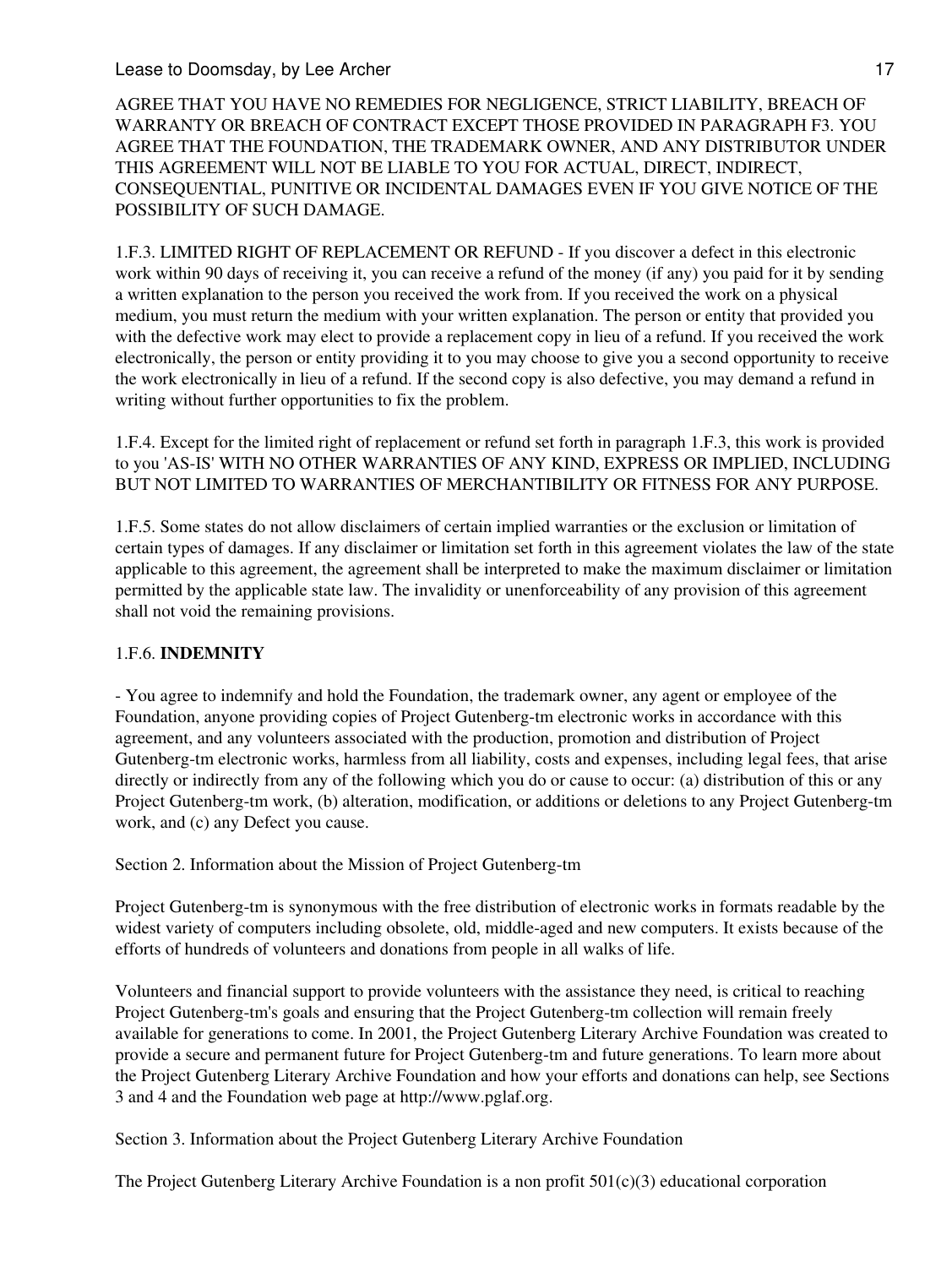organized under the laws of the state of Mississippi and granted tax exempt status by the Internal Revenue Service. The Foundation's EIN or federal tax identification number is  $64-6221541$ . Its  $501(c)(3)$  letter is posted at http://pglaf.org/fundraising. Contributions to the Project Gutenberg Literary Archive Foundation are tax deductible to the full extent permitted by U.S. federal laws and your state's laws.

The Foundation's principal office is located at 4557 Melan Dr. S. Fairbanks, AK, 99712., but its volunteers and employees are scattered throughout numerous locations. Its business office is located at 809 North 1500 West, Salt Lake City, UT 84116, (801) 596-1887, email business@pglaf.org. Email contact links and up to date contact information can be found at the Foundation's web site and official page at http://pglaf.org

For additional contact information: Dr. Gregory B. Newby Chief Executive and Director gbnewby@pglaf.org

Section 4. Information about Donations to the Project Gutenberg Literary Archive Foundation

Project Gutenberg-tm depends upon and cannot survive without wide spread public support and donations to carry out its mission of increasing the number of public domain and licensed works that can be freely distributed in machine readable form accessible by the widest array of equipment including outdated equipment. Many small donations (\$1 to \$5,000) are particularly important to maintaining tax exempt status with the IRS.

The Foundation is committed to complying with the laws regulating charities and charitable donations in all 50 states of the United States. Compliance requirements are not uniform and it takes a considerable effort, much paperwork and many fees to meet and keep up with these requirements. We do not solicit donations in locations where we have not received written confirmation of compliance. To SEND DONATIONS or determine the status of compliance for any particular state visit http://pglaf.org

While we cannot and do not solicit contributions from states where we have not met the solicitation requirements, we know of no prohibition against accepting unsolicited donations from donors in such states who approach us with offers to donate.

International donations are gratefully accepted, but we cannot make any statements concerning tax treatment of donations received from outside the United States. U.S. laws alone swamp our small staff.

Please check the Project Gutenberg Web pages for current donation methods and addresses. Donations are accepted in a number of other ways including including checks, online payments and credit card donations. To donate, please visit: http://pglaf.org/donate

Section 5. General Information About Project Gutenberg-tm electronic works.

Professor Michael S. Hart is the originator of the Project Gutenberg-tm concept of a library of electronic works that could be freely shared with anyone. For thirty years, he produced and distributed Project Gutenberg-tm eBooks with only a loose network of volunteer support.

Project Gutenberg-tm eBooks are often created from several printed editions, all of which are confirmed as Public Domain in the U.S. unless a copyright notice is included. Thus, we do not necessarily keep eBooks in compliance with any particular paper edition.

Most people start at our Web site which has the main PG search facility:

http://www.gutenberg.net

This Web site includes information about Project Gutenberg-tm, including how to make donations to the